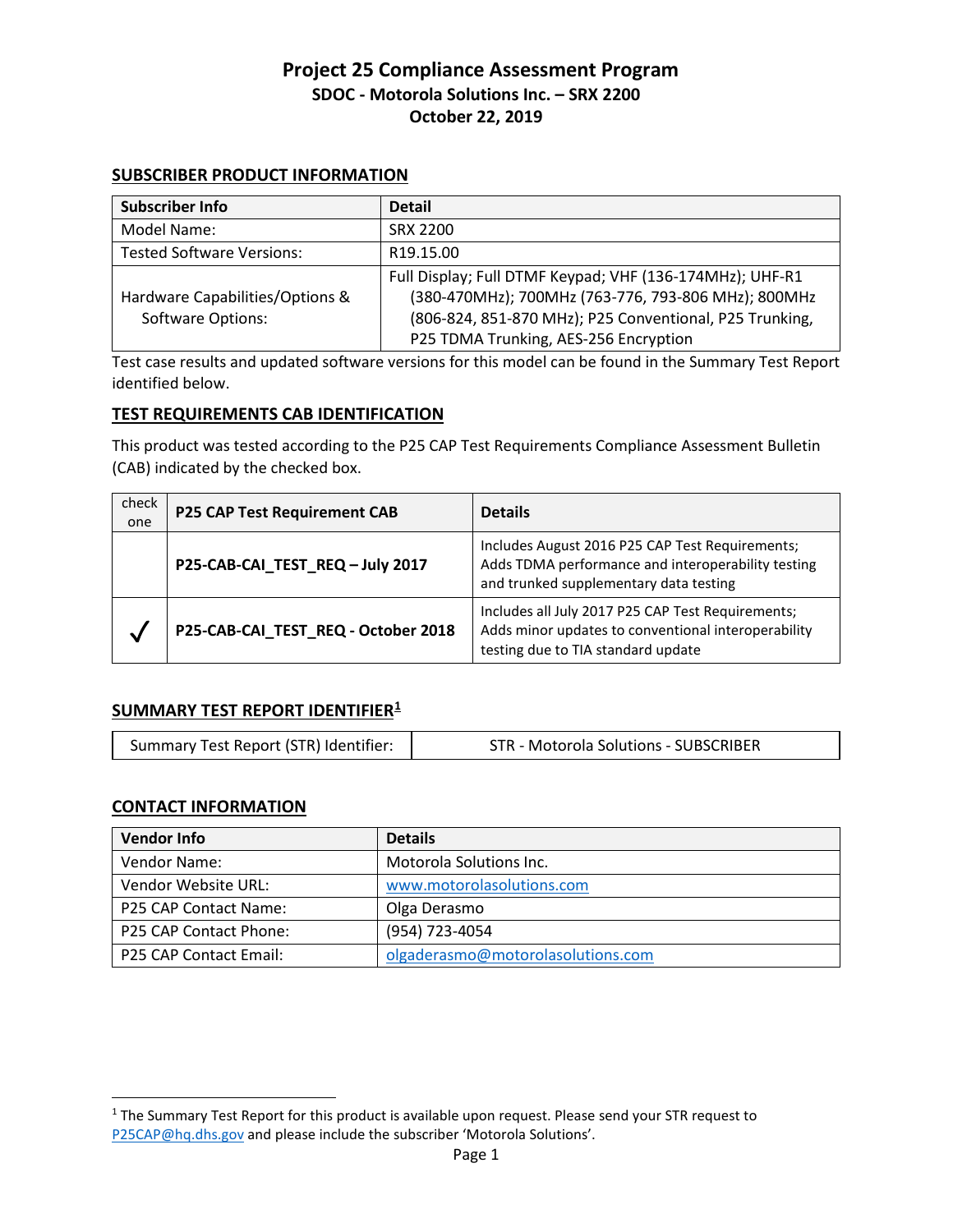### **ENCRYPTION STATEMENT**

This product complies with the P25 CAP Encryption Requirements CAB (P25-CAB-ENC\_REQ). The checked box indicates how the product was tested.

| Tested with the AES 256 encryption algorithm and shall be available with AES 256 encryption at a<br>minimum or without any encryption of any type. |
|----------------------------------------------------------------------------------------------------------------------------------------------------|
| Tested without the AES 256 encryption algorithm and shall only be available without any<br>encryption of any type.                                 |
|                                                                                                                                                    |

### **CONVENTIONAL PERFORMANCE**

The Subscriber product has been tested for Conventional Performance. All requirements were passed except for those requirements identified below under Unsupported or Failed Requirements.

### P25 CAP Conventional Performance Testing Coverage

Receiver Tests: Reference Sensitivity, Faded Reference Sensitivity, Signal Delay Spread Capability, Adjacent Channel Rejection, Offset Adjacent Channel Rejection, Co-Channel Rejection, Spurious Response Rejection, Intermodulation Rejection, Signal Displacement Bandwidth, Late Entry Unsquelch Delay, and Receiver Throughput Delay.

Transmitter Tests: Unwanted Emissions (Adjacent Channel Power Ratio), Transmitter Power and Encoder Attack Time, Transmitter Throughput Delay, Frequency Deviation for C4FM, and Modulation Fidelity, Transient Frequency Behavior.

### Unsupported or Failed Requirements

1. None

# **TRUNKING PERFORMANCE - FDMA**

The Subscriber product has been tested for Trunking Performance - FDMA. All requirements were passed except for those requirements identified below under Unsupported or Failed Requirements.

### P25 CAP FDMA Trunking Performance Testing Coverage

Receiver Tests: Reference Sensitivity, Faded Reference Sensitivity, Signal Delay Spread Capability, Adjacent Channel Rejection, Offset Adjacent Channel Rejection, Co-Channel Rejection, Spurious Response Rejection, Intermodulation Rejection, and Signal Displacement Bandwidth.

Transmitter Tests: Unwanted Emissions (Adjacent Channel Power Ratio), Power Attack time, Encoder Attack Time, Transmitter Throughput Delay, Frequency Deviation for C4FM, and Modulation Fidelity, Transient Frequency Behavior.

Trunked Tests: Trunking Control Channel Slot Times, Trunking Request Time, and Transmitter Time to Key on a Traffic Channel.

### Unsupported or Failed Requirements

1. None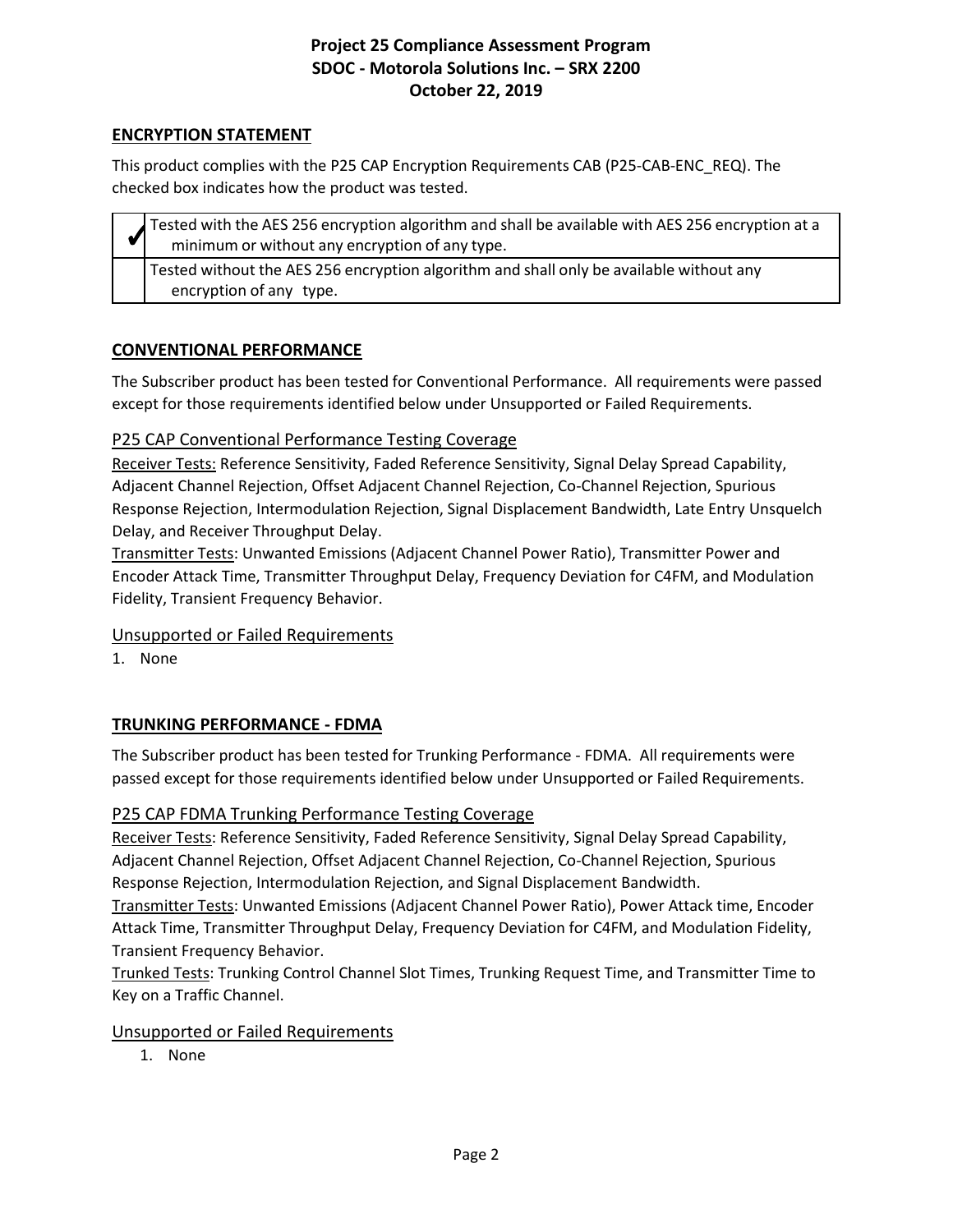### **TRUNKING PERFORMANCE - TDMA**

The Subscriber product has been tested for Trunking Performance - TDMA. All requirements were passed except for those requirements identified below under Unsupported or Failed Requirements.

### P25 CAP TDMA Trunking Performance Testing Coverage

Receiver Tests: Reference Sensitivity, Faded Reference Sensitivity, Signal Delay Spread Capability, Adjacent Channel Rejection, Offset Adjacent Channel Rejection, Co-Channel Rejection, Spurious Response Rejection, Intermodulation Rejection, and Signal Displacement Bandwidth. Transmitter Tests: Unwanted Emissions (Adjacent Channel Power Ratio), Frequency Deviation for H-CPM, Modulation Fidelity, Symbol Rate Accuracy, H-CPM Logical Channel Power measurements, and H-CPM Channel Time Alignment.

### Unsupported or Failed Requirements

1. None

### **CONVENTIONAL DIRECT MODE INTEROPERABILITY**

The Subscriber product has been tested for Conventional Direct Mode Interoperability. All test cases were passed except for those test cases identified below under Unsupported or Failed Test Cases. Test cases that passed but require specific, sometimes optional, product capabilities are also identified below.

### P25 CAP Direct Mode Interoperability Testing Coverage

Network Access Code (NAC) Operation, Group Voice Call, Emergency Call, Unit-to-Unit Voice Call, Encryption, Call Alert, Radio Check, Message Update, Status Update, Status Query, and Radio Unit Monitor.

### Unsupported or Failed Test Cases

1. Radio Check (Test Cases 2.3.2.4.1, 2.3.2.4.2), Message Update (2.3.3.4.1, 2.3.3.4.2), Status Update (2.3.4.4.1, 2.3.4.4.2), Status Query (2.3.5.3.1, 2.3.5.3.2), Radio Unit Monitor (2.3.6.4.1, 2.3.6.4.2, 2.3.6.4.3, 2.3.6.4.4) are unsupported.

### Optional Product Capabilities Required to Pass Test Cases

1. In order to pass the Unit-to-Unit Voice Call and Call Alert test cases, a subscriber with DTMF keypad and ID display capability is required.

### **CONVENTIONAL REPEAT MODE INTEROPERABILITY**

The Subscriber product has been tested for Conventional Repeat Mode Interoperability. All test cases were passed except for those test cases identified below under Unsupported or Failed Test Cases. Test cases that passed but require specific, sometimes optional, product capabilities are also identified below.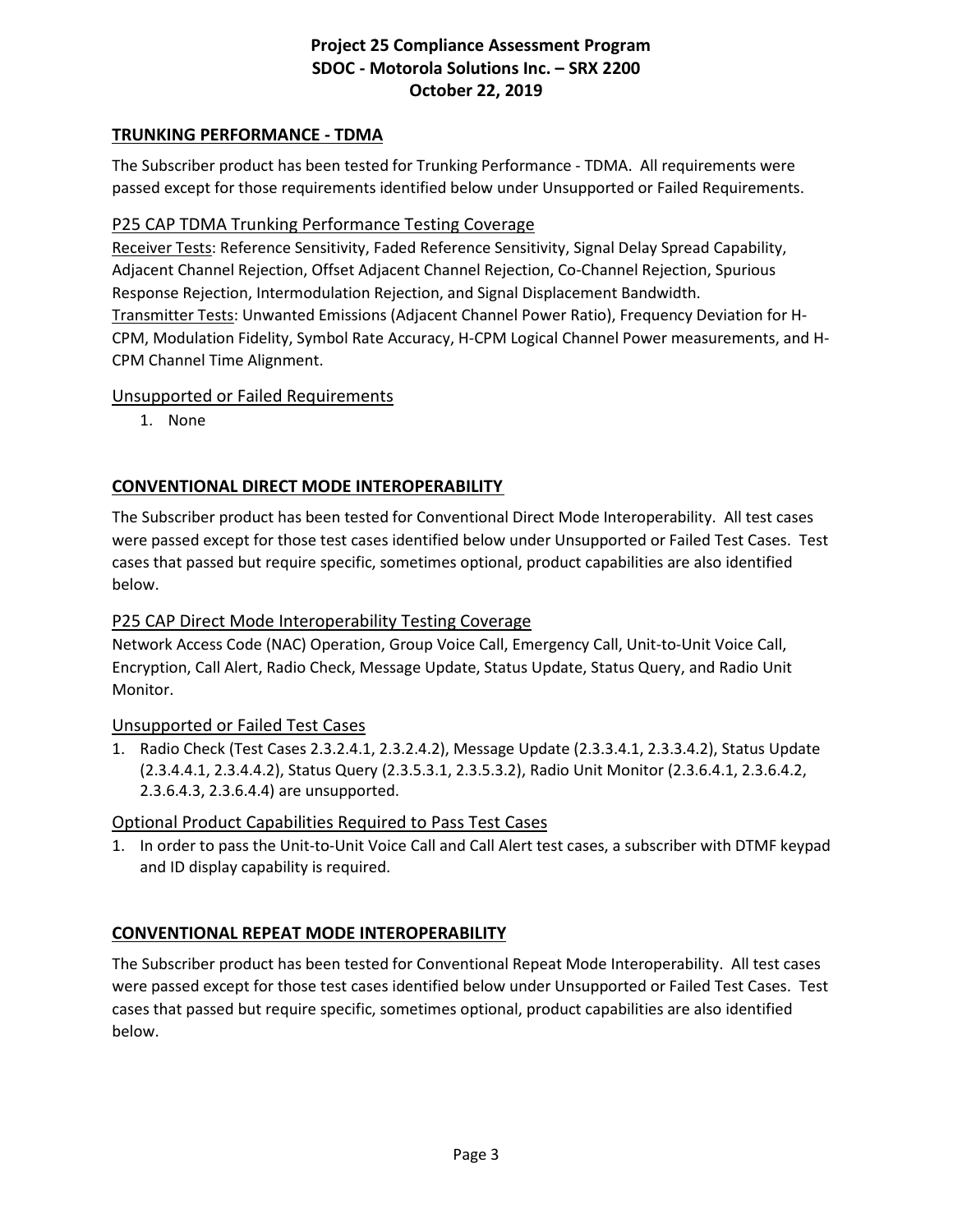### P25 CAP Repeat Mode Interoperability Testing Coverage

Network Access Code (NAC) Operation, Group Voice Call, Emergency Call, Unit-to-Unit Voice Call, Encryption, Call Alert, Radio Check, Message Update, Status Update, Status Query, and Radio Unit Monitor.

### Unsupported or Failed Test Cases

1. Radio Check (Test Case 2.5.2.4.1), Message Update (2.5.3.4.1, 2.5.3.4.3), Status Update (2.5.4.4.1, 2.5.4.4.3), Status Query (2.5.5.4.1), Radio Unit Monitor (2.5.6.4.1, 2.5.6.4.3) are unsupported.

### Optional Product Capabilities Required to Pass Test Cases

1. In order to pass the Unit-to-Unit Voice Call and Call Alert test cases, a subscriber with DTMF keypad and ID display capability is required.

### **CONVENTIONAL REPEAT MODE with DISPATCH MONITORING CONSOLE INTEROPERABILITY**

The Subscriber product has been tested for Conventional Repeat Mode with Dispatch Monitoring Console Interoperability. All test cases were passed except for those test cases identified below under Unsupported or Failed Test Cases. Test cases that passed but require specific, sometimes optional, product capabilities are also identified below.

### P25 CAP Repeat Mode Interoperability Testing Coverage

Group Voice Call, Emergency Call, All Call, Unit-to-Unit Voice Call, Encryption, Emergency Alarm, Call Alert, Radio Check, Radio Unit Inhibit/Uninhibit, Message Update, Status Update, Status Query, and Radio Unit Monitor.

### Unsupported or Failed Test Cases

1. Message Update (Test Cases 2.7.6.4.1, 2.7.6.4.2, 2.7.6.4.3), Status Update (2.7.7.4.1), Radio Unit Monitor (2.7.9.4.2) are unsupported.

### Optional Product Capabilities Required to Pass Test Cases

1. In order to pass the Unit-to-Unit Voice Call, Call Alert and Status Update test case (2.7.7.4.2), a subscriber with DTMF keypad and ID display capability is required.

# **TRUNKED SUBSCRIBER UNIT INTEROPERABILITY – FDMA**

The Subscriber product has been tested for Trunked Interoperability - FDMA. All test cases were passed except for those test cases identified below under Unsupported or Failed Test Cases. Test cases that passed but require specific, sometimes optional, product capabilities are also identified below.

### P25 CAP FDMA Trunked Interoperability Testing Coverage

Full Registration, Group Voice Call, Unit to Unit Voice Call, Broadcast Voice Call, Affiliation, Announcement Group Call, Emergency Alarm, Emergency Group Call, Encryption, Intra-Location Registration Area Roaming, Deregistration, System Call, Call Alert, Short Message, Status Query, Status Update, Radio Unit Monitoring, Radio Unit Disable/Re-Enable, and Radio Check.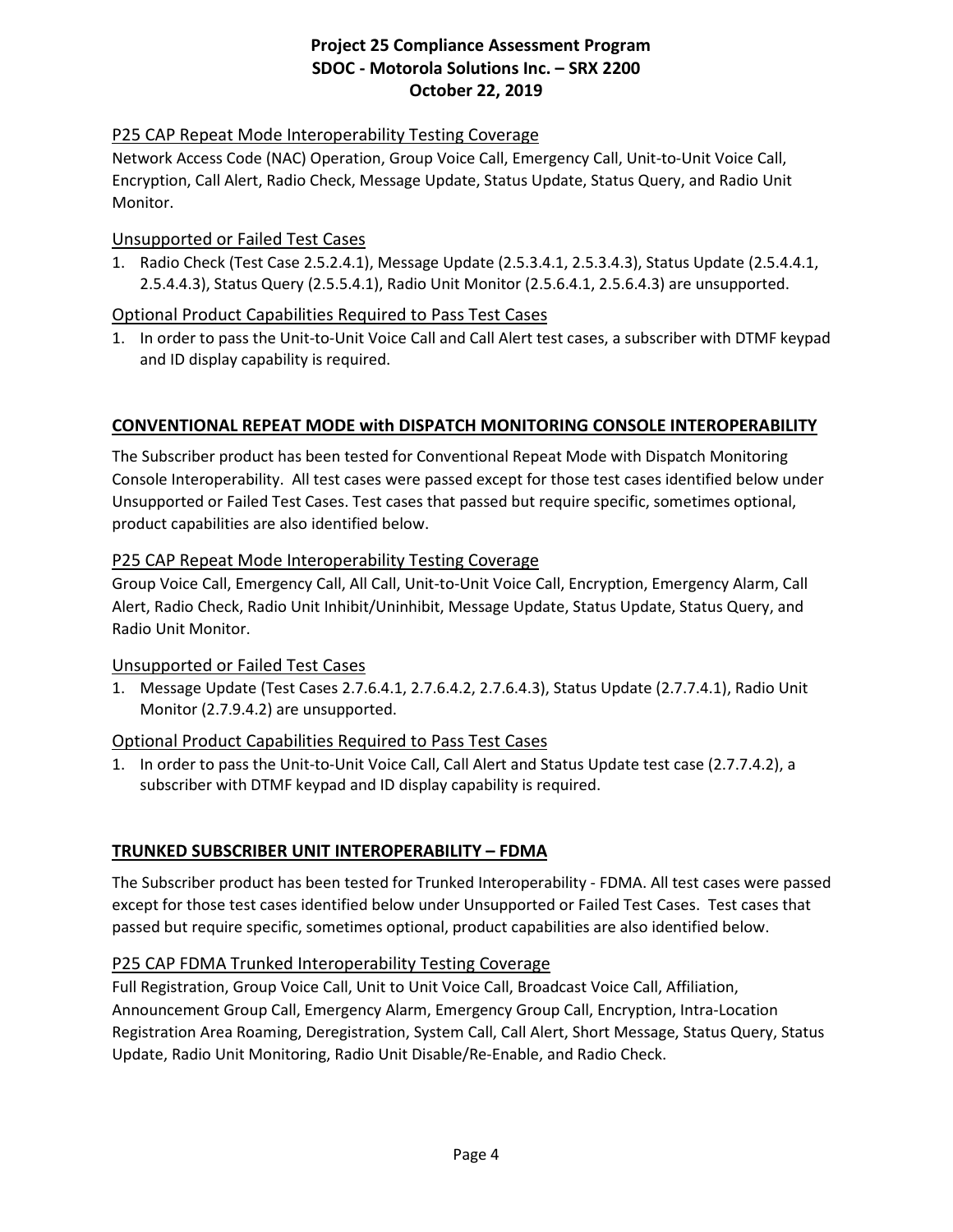### Unsupported or Failed Test Cases

1. Short Message (Test Case 2.2.16.4.1), Radio Unit Monitor Individual Silent/Non-Silent (2.2.19.4.1, 2.2.19.4.2), unit-to-unit calls for Inter-WACN roaming and Radio Unit Monitor Group (2.2.19.4.3, 2.2.19.4.4) for Inter-System and Inter-WACN, Unit-to-Unit Call Queued with Target Availability Check – Traffic Channel Assignment Before Target Availability Check (test case 2.2.3.4.4), are unsupported.

### Optional Product Capabilities Required to Pass Test Cases

1. In order to pass the Unit-to-Unit Voice Call, Call Alert and Status Update test cases, a subscriber with DTMF keypad and ID display capability is required.

### **TRUNKED SUBSCRIBER UNIT INTEROPERABILITY – TDMA**

The Subscriber product has been tested for Trunked Interoperability - TDMA. All test cases were passed except for those test cases identified below under Unsupported or Failed Test Cases. Test cases that passed but require specific, sometimes optional, product capabilities are also identified below.

### P25 CAP TDMA Trunked Interoperability Testing Coverage

Registration, Group Voice Call, Unit-to-Unit Voice Call, Broadcast Call, Announcement Group Call, Emergency Group Call, Encryption Group Call, System Call, Radio Unit Monitoring, and Transmitting Subscriber Forced Preemption.

#### Unsupported or Failed Test Cases

1. Short Message, Radio Unit Monitor Individual (Test Cases 2.2.19.4.1, 2.2.19.4.2), Radio Unit Monitor Group (2.2.19.4.3, 2.2.19.4.4) Inter-WACN, SU Forced Audio Preemption (Test Case 2.2.26.4.1), Unit-to-Unit Test Cases 4, 5, 6, System Call for Inter-System and Inter-WACN, Unit-to-Unit Call Queued with Target Availability Check – Traffic Channel Assignment Before Target Availability Check (test case 2.2.3.4.4) are unsupported.

### Optional Product Capabilities Required to Pass Test Cases

1. In order to pass the Unit-to-Unit Voice Call, Call Alert and Status Update test cases, a subscriber with DTMF keypad and ID display capability is required.